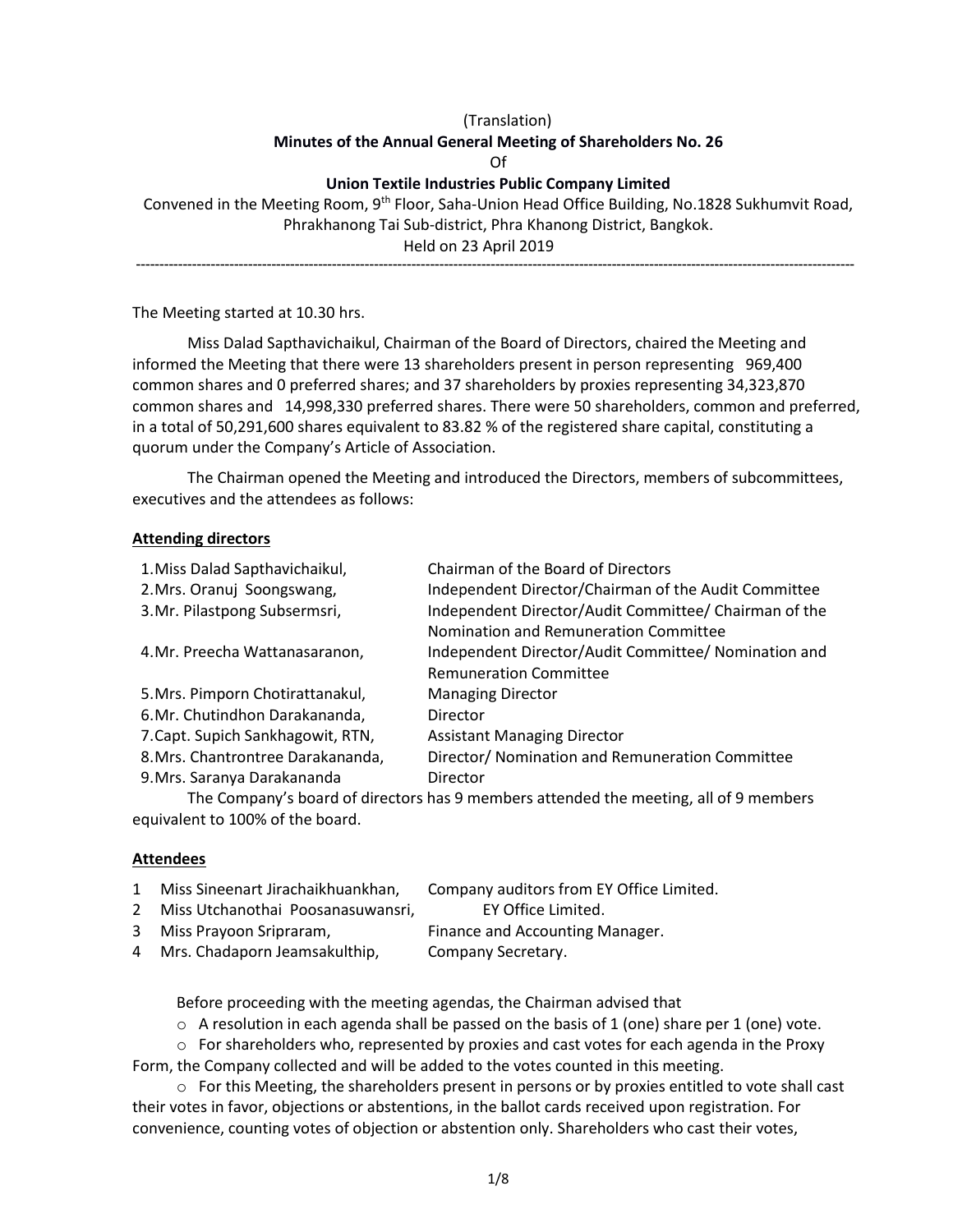objection or abstention, show the voted cards so that the company staff collected such ballots so as to subtract from the total number of votes. The remaining are in the favor votes count.

 $\circ$  The Company will report the result of the vote count of each agenda after the completion of the meeting conduct.

 $\circ$  After completion of the meeting, conduct, the Company requested shareholders to cooperate returning all the ballots for use as reference documented.

 $\circ$  For transparency of vote counting, asking any shareholder volunteer to be witnesses of the vote counting whom Miss Timpika Muratha, a proxy from the Bangkok Bank Public Company Limited, consented.

The Chairman then informed the Meeting that, as the Company offered shareholders with an opportunity to propose matters that might be benefits to the Company to be included in the AGM agenda in advance as per the criteria and methods prescribed by the Company during 1 October 2018 to 31 December 2018 through the Company's website. Finally, there were no shareholder proposing any matter to be considered as a meeting agenda.

The Chairman then proceeded with the agenda of the Meeting as follows:

## **Agenda 1 Certifying the Minutes of the Annual General Meeting of the Shareholders No. 25**

The Chairman informed the Meeting that the Company prepared the Minutes of the Annual General Meeting of Shareholders No.25 convened dated 24 April 2018, completed within 14 days after the meeting date and submitted a copy of the minutes of the meeting to the Stock Exchange of Thailand (SET) and the Ministry of Commerce within the period prescribed by law, and also disclosed on the Company's website. And sent the minutes of the meeting together with the invitation letter for consideration in advance. The Chairman, thus proposed the Meeting to certify the Minutes of the Annual General Meeting of Shareholders No.25.

The Chairman asked for shareholders raising questions, but there were no question or giving an opinion.

(Remark: On this agenda, there were 1 additional shareholders representing 1,000 shares attended the Meeting).

Resolution: The Meeting unanimously certified the Minute of the Annual General Meeting of the Shareholders No.25, with 50,292,600 votes in favor; 0 objection; 0 abstention; and 0 voided ballots.

# **Agenda 2 Acknowledging the report on the Company's operating performances of the previous year.**

The Chairman assigned Mrs. Pimporn Chotirattanakul, Managing Director, reported the Company's operating results of the previous year to the Meeting for acknowledgment.

Mrs. Pimporn Chotirattanakul, Managing Director, reported as follows; General situations in 2018:

- The economic situation of the trading partners' countries still slows down.
- Issues leaving the European Union of the United Kingdom (Brexit) still not reach agreements, affecting on economic uncertainty.
- The US-China trade war affects trusts, trades, and investments in worldwide
- The US Trading Policy affects the US dollar weakness.
- The textile productivity as a whole decreased due to imported fabrics and garments from China.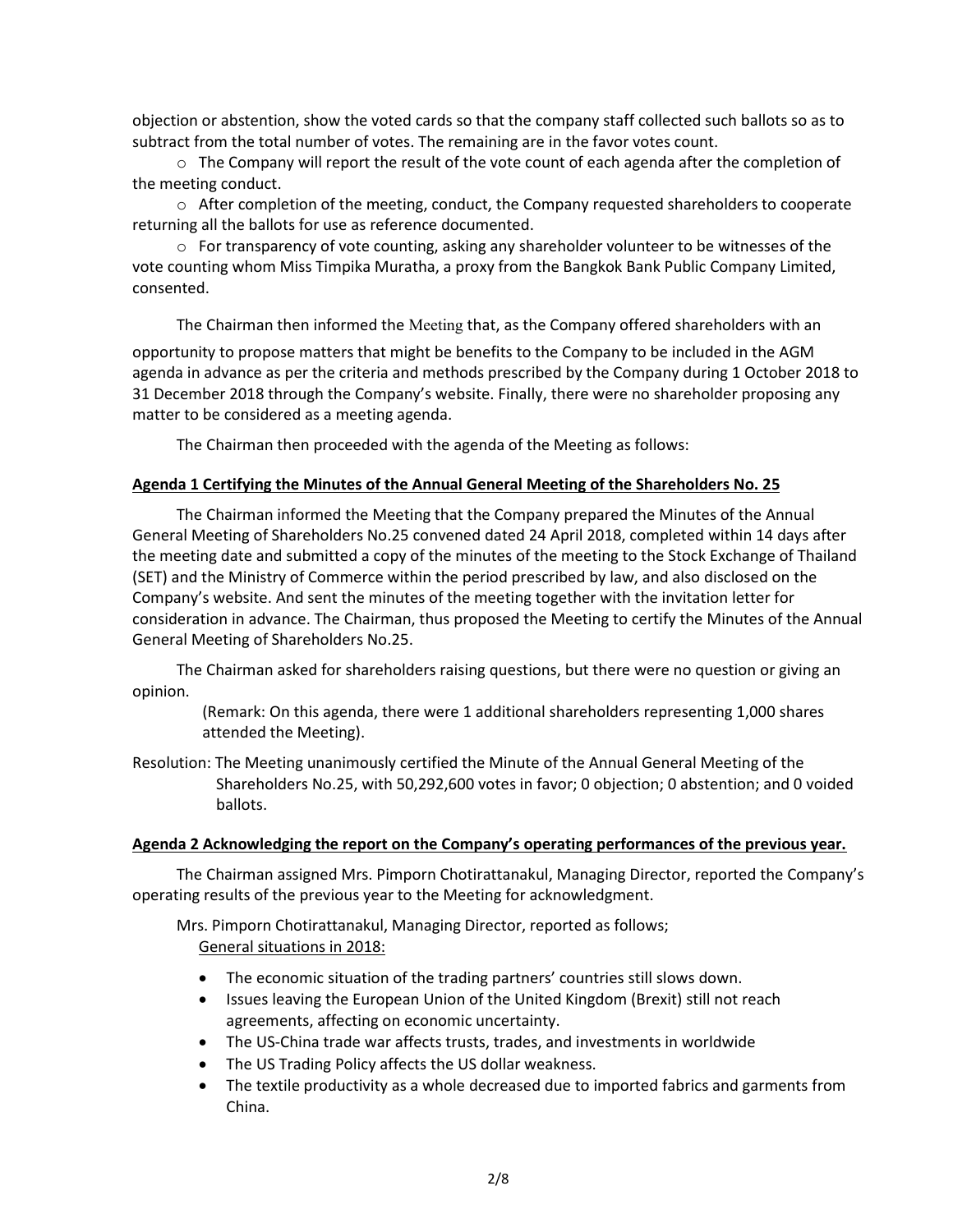Factors that affect business operations:

- Economic of the trading partners' countries affects the volume of sales orders.
- The uncertainty of world crude oil prices.
- The fluctuations of exchange rates.
- Cotton prices in world market varied in accordance with cotton quantities available.
- Shortage of labor force and higher labor wages than competitive countries.

For the operating results of 2018, the Company had incomes from sales and services 760 million Baht, increased 4 million Baht or 1% from the previous year; comprising export sales 651 million Baht, local sales 109 million Baht, and other incomes 60 million Baht. The Company had total revenue of 820 million Baht, increased by 5 million Baht or 1%. The costs and expenses consisted of the costs of sales 722 million Baht, the selling expenses 25 million Baht, administrative expenses 52 million Baht, and financial costs 1 million Baht and deferred tax expenses 1 million Baht. The Company had 19 million Baht net profit in the Separate financial statements.

For asset management, financial position and liquidity as of 31 December 2018, the Company had total assets of 854 million Baht, total liabilities of 124 million Baht and shareholders' equity of 730 million Baht. Showing D/E ratio was equal to 0.17:1 times and the liquid ratio was equal to 5.54 times, indicating that the financial status of the Company was secured and high liquidity.

For Anti-corruption measures, the Company holds a policy of doing business based on its core values, "Integrity Quality Service". The board defined the Company manual of good corporate governance and business ethics and implemented as a code of conducts, including having the intention to cooperate and support measures of the Private Sector Collective Action Coalition Against Corruption by setting guidelines and provide communication channels for the stakeholders be able to inform or complaint issue at the secretary of the Audit Committee.

The Chairman asked for shareholders raising questions, but there were no question or giving an opinion.

**Resolution:** The Meeting acknowledged the Company's performance report of the past year.

## **Agenda 3 Approving the Balance Sheet and Statements of Profit and Loss or Report and financial statement for the year ended 31 December 2018**

The Chairman advised the Meeting that, according to the Public Limited Companies Act and the Company's Article of Association, Article 44, defined that the Company shall prepare the balance sheets and the profit and loss accounts for the year ended on the Company's accounting period; and shall provide the audit and certification from the auditor to be proposed to the Annual General Meeting of Shareholders for consideration and approval.

The Board of Directors considered the matter and deemed to propose shareholders consider and approve the balance sheets and the profit and loss accounts (financial statements) for the year ended 31 December 2018 audited by the Company auditor of EY Office Limited and certified by the Audit Committees and Board of Directors. Details of the financial statements appeared in the Annual Report of 2018 from Page 52 onwards.

The Chairman asked for shareholders raising questions, but there were no question or giving an opinion.

**Resolution**: The Meeting unanimously endorsed the Balance Sheet and Profit and Loss Statement for the year ending 31 December 2018, with 50,292,600 votes in favor; 0 objection; 0 abstention; 0 voided ballots.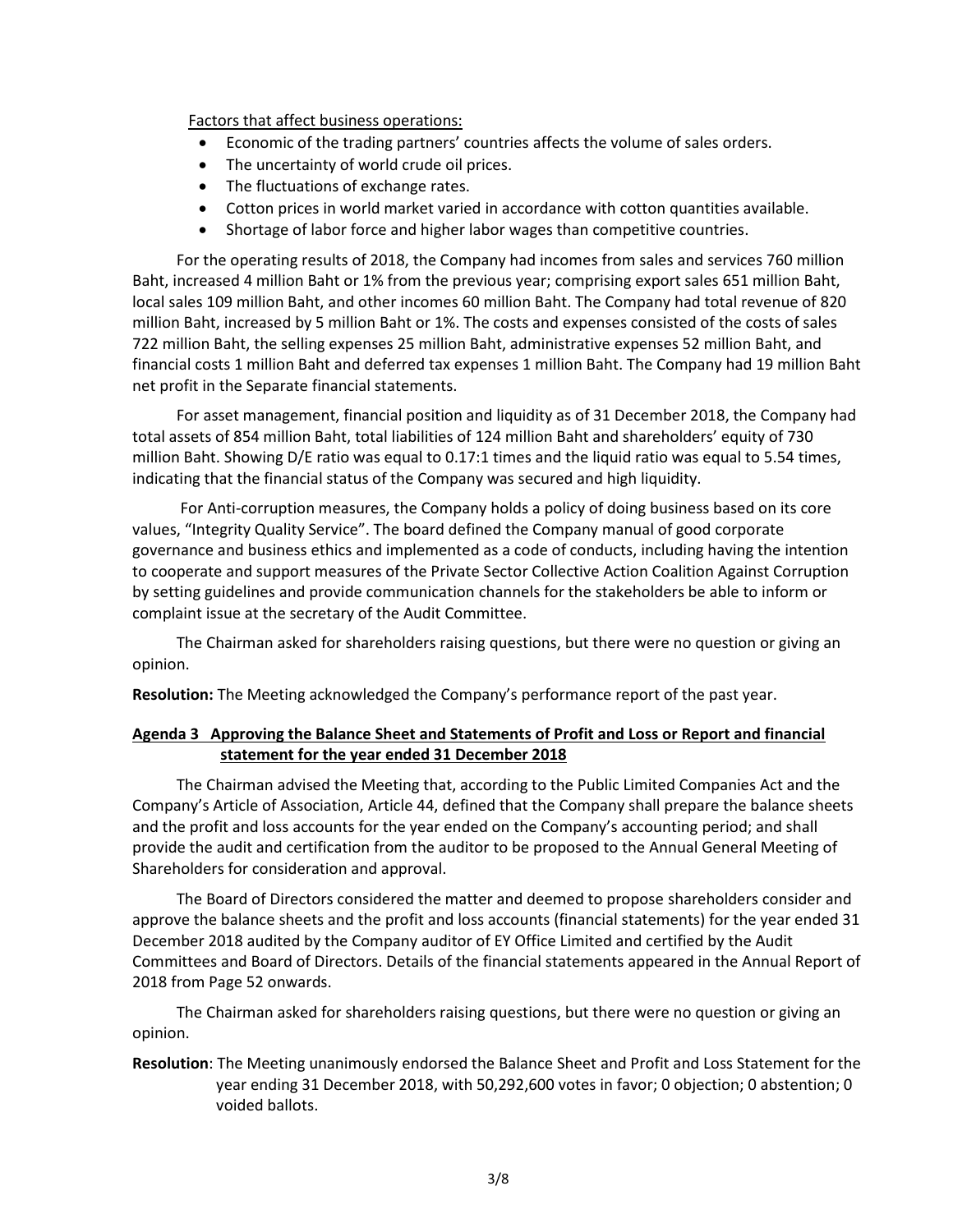#### **Agenda 4 Approving the appropriation of profit allocation.**

The Chairman advised the Meeting that the Company has a policy of dividend payment based on operating results at the rate of not less than one-third of the annual net profits after deduction of accumulated loss (if any) as per the separate financial statements

According to the separate financial statements of 2018 ended 31 December 2018, audited and certified by the auditor and approved by the Audit Committees, the Company had net profit amounted to 19,419,990 Baht. The Company completely has legal reserves as per the Company's Article of Association, but still has cumulative losses amounted of 43,670,364 Baht. The Board of Directors then deem to propose the matter to the shareholders for consideration and approval of cessation of dividend payment for the Common Shareholders for the year 2018. For dividend the Preferred Shareholders entitled to receive according to the Company's Article of Association at the rate 14% annually, the Preferred Shareholders have their rights to receive the dividend of 2018, accumulated for a period no longer than 7 years.

The Chairman asked for shareholders raising questions, but there were no question or giving an opinion.

**Resolution**: The Meeting resolved to cease of dividend payment for the Common Shareholders for the year 2018 due to the Company still had accumulated loss. For the Preferred Shareholders entitled to receive according to the Company's Article of Association at 14% annually, have their right to receive dividend of 2018, accumulated for a period no longer than 7 years, with 50,292,600 votes in favor; 0 objection; 0 abstention; and 0 voided ballots.

#### **Agenda 5 Appointing the new Directors, defining their authorities and fixing remuneration.**

## 5.1 Appointing the new Directors.

The Chairman advised the meeting that, according to the Public Limited Companies Act and the Company's Article of Association, Article 19, prescribed that at each Annual Shareholders' General Meetings, one- third of the directors shall be retired and may be re-elected.

At present, the Company has 9 directors. In this Annual General Meeting of Shareholders, there are 3 directors to be released from office by rotation, namely:

- 1. Mrs. Oranuj Soongswang, 2. Mr. Chutindhon Darakananda
- 3. Mr. Preecha Wattanasaranont.

The Board of Directors, excluding the relevant directors, considered the matter and passed a resolution to approve according to the guidelines for consideration as proposed by the Nomination and Remuneration Committee. Therefore, it was deemed expedient to nominate them to shareholders to consider and re-elect all 3 retired directors as the Company's directors for another term in office; whereas, the above-mentioned persons are fully qualified according to the Articles of Association, the Public Limited Companies Act and the criteria as prescribed by the Company. For more details, please see the Enclosures No. 3 and 5 provided with the notification to attend the Shareholders' General Meeting.

Both Mrs. Oranuj Soongswang and Mr. Preecha Wattanasaranont, Independent Directors, nominated for reelected for another term in office, not being a connected person with companies / subsidiaries / affiliates or juristic persons who may have conflicts of interest; and has the qualifications of an independent director in accordance with the criteria of SET and SEC; capable to work with board of directors efficiency and freely give opinions. Detailed profiles as shown in the Enclosure No. 4.

Before the passing of resolution for election of directors, the Chairman requested shareholders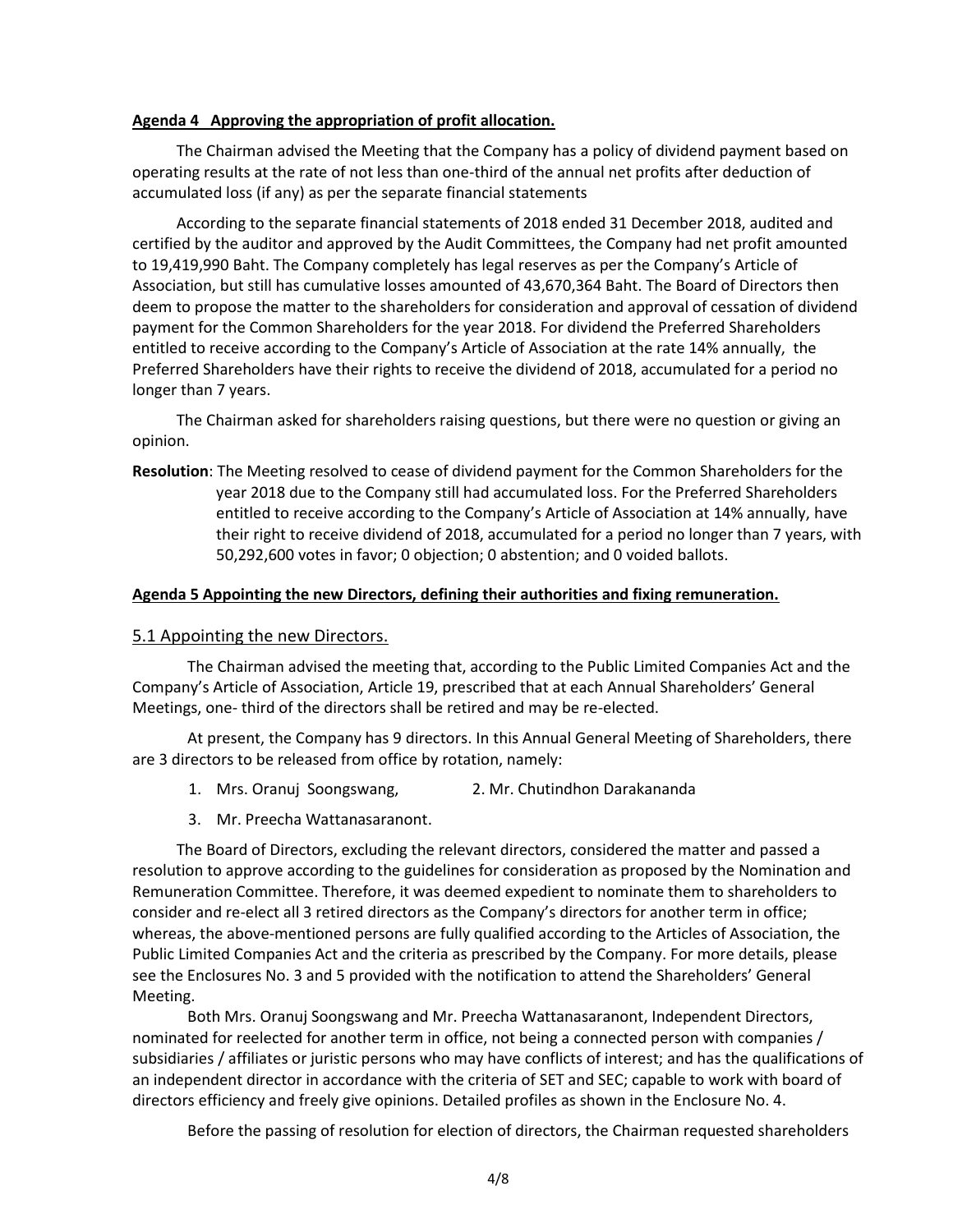to consider the procedure of director election whether directors should be elected wholly or individually.

Mr. Wittaya Chankam, a proxy of minority shareholders, proposed that election method would be wholly elected and re-elect the 3 retired directors, proposed by the Board of Directors, for another term in office.

**Resolutions**: The Meeting considered the matters and passed resolutions, as follows:

1)Approved unanimously the method of directors election as a whole, with 50,292,600 votes in favor; 0 objection; 0 abstention; and 0 voided ballots.

2)Approved unanimously the re-elected 3 retired directors for another term in office, namely: 1) Mrs. Oranuj Soongswang, 2) Mr. Chutindhon Darakananda, and 3) Mr. Preecha Wattanasaranont.

With 50,292,600 votes in favor: 0 objection; 0 abstention; and 0 voided ballots.

#### 5.2 Defining the Directors' Authorities.

The Chairman reported to the Meeting that the Board of Directors proposed the matter for shareholders' consideration and determination of Directors' authorities, as follows: "Two Directors, with the exceptions of Mrs. Oranuj Soongswang, Mr. Pilastpong Subsermsri and Mr. Preecha Wattanasaranon, who are the Audit Committee and/or Independent Directors, co-sign and affix the Company Seal".

**Resolution**: The Meeting unanimously defined the scope of Directors' authority as follows: "Two Directors, with the exceptions of Mrs. Oranuj Soongswang, Mr. Pilastpong Subsermsri and Mr. Price Wattanasaranon, who are the Audit Committee and/or Independent Directors, cosign and affix the Company Seal" with 50,292,600 votes in favor; 0 objection; 0 abstention; and 0 voided ballots.

## 5.3 Fixing the Directors' Remuneration.

The Chairman informed the Meeting that the Board of Directors deemed proposing for shareholders' consideration and approval of remunerations of the Board of Directors for the year 2019, duly considered by the Nomination and Remuneration Committee, with the amount of not exceeding 1,500,000 Baht per year (same as the year 2018); and assigned the Board of Directors to consider the allocations appropriated. (Details of the remuneration of each member of the Board of Directors and subcommittees were shown in the Annual Report of 2018; Page 20).

**Resolution**: The Meeting unanimously approved to fix the 2019 Directors' remuneration in an amount not exceeding 1,500,000 Baht per year (as the year 2018). And assigned the Board of Directors to consider the allocations appropriated, with 50,292,600 votes in favor; 0 objection; 0 abstention; and 0 voided ballots.

#### **Agenda 6 Appointment of the Auditors for 2019 and Fixing their remunerations.**

The Chairman reported to the Meeting that, according to the Public Limited Companies Act and the Company's Article of Association, Article 52, defined that the Annual General Meeting of Shareholders shall appoint the auditor and fix auditing fees on an annual basis; provided that the existing auditor may be reappointed.

The Board of Directors considered the matter and pass resolution according to the Audit Committee approved to propose shareholders for consideration and appointment auditors, namely;

- 1 Mrs. Poonnard Paocharoen CPA No.5238 (Company auditor year 5) or
- 2 Mr. Khitsada Lerdwana CPA No.4958 or
- 3 Mr. Termphong Opanaphan CPA No.4501 or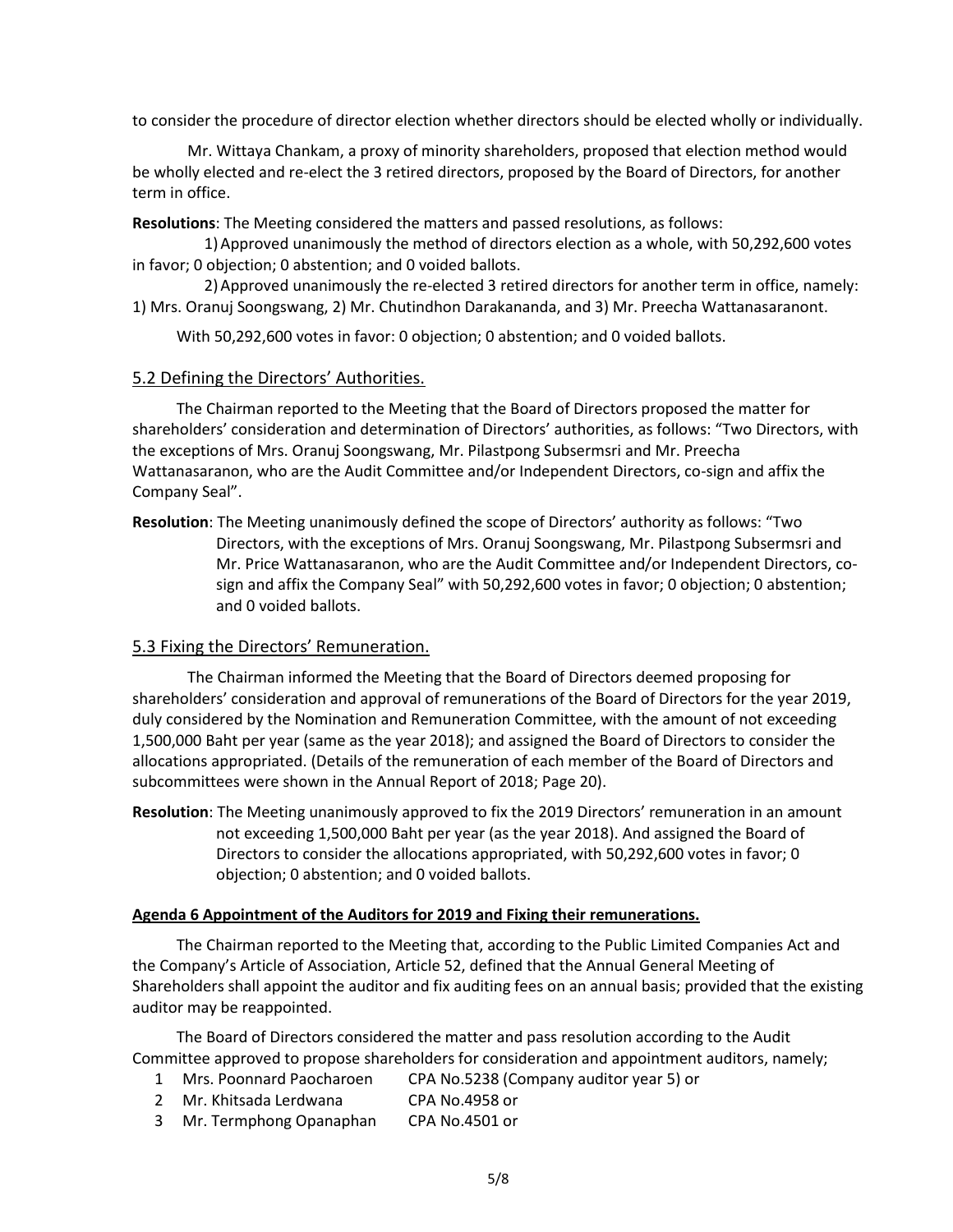4 Miss Vissuta Jariyathanakorn CPA No. 3853.

The said auditors of EY Office Limited are being the Company auditor of 2019; approved by the Securities and Exchange Commission (SEC); no relationship and/or interest with company / subsidiaries / executives / major shareholders or the related parties; having adequate independence for auditing and expressing opinions on the Company's financial statements (not being the auditor of associated companies which appointed its own auditor). The Board of Directors considered and fixed the auditing fees, including reviews of financial statements for 3 quarters, amounted to 1,190,000 Baht, increased 90,000 Baht from 2018; there are no other service fees.

**Resolution**: The Meeting considered the matter and passed a resolution to appoint auditors of EY Office Limited to be the Company auditor of 2019, namely

- 1 Mrs. Poonnard Paocharoen CPA No.5238 (Company auditor year 5) or
- 2 Mr. Khitsada Lerdwana CPA No.4958 or
- 3 Mr. Termphong Opanaphan CPA No.4501 or
- 4 Miss Vissuta Jariyathanakorn CPA No. 3853.

The remuneration of the Company's audit fees, including reviews of financial statements for 3 quarters, amounted to 1,190,000 Baht, increased 90,000 Baht from 2018 and no other service fees, with 50,292,600 votes in favor; 0 objection; 0 abstention; and 0 voided ballots.

## **Agenda 7 Considering and Approving the amendment to the Company's Article of Association No.34**

The Chairman informed the meeting that according to the Order of the Head of the National Council for Peace and Order No. 21/2560 on Amendments of Law to Facilitate the Ease of Doing Business, amended Section 100 of the Public Limited Companies Act B.E. 2535 on Rights of shareholders to call an extraordinary meeting. Therefore, the Company's Article of Association, Article34 should be amended align with the Laws.

The Board of Directors considered the matter and passed a resolution to propose shareholders to consider and approve the amendment of the Company's Article of Association, Article 34 to align with the Laws, by repealed the existing Article and replaced with the amended Article as per proposed. Such details appeared on page 5 of the AGM invitation letter sent in advance for consideration as follows;

| <b>Existing Article</b>                                                                                                                                                                                                                                                                                                                                                                                                                                                                                                                                                                                              | Amended Article being proposed                                                                                                                                                                                                                                                                                                                                                                                                                                                                                                                                                                                                                                                                 |
|----------------------------------------------------------------------------------------------------------------------------------------------------------------------------------------------------------------------------------------------------------------------------------------------------------------------------------------------------------------------------------------------------------------------------------------------------------------------------------------------------------------------------------------------------------------------------------------------------------------------|------------------------------------------------------------------------------------------------------------------------------------------------------------------------------------------------------------------------------------------------------------------------------------------------------------------------------------------------------------------------------------------------------------------------------------------------------------------------------------------------------------------------------------------------------------------------------------------------------------------------------------------------------------------------------------------------|
| Article 34: The shareholders holding not less than<br>one fifth of the aggregate number of shares sold,<br>or not less than 25 shareholders holding not less<br>than one tenth of the aggregate number of the<br>shares sold, may at any time request in writing<br>that the Board of Directors summons an<br>extraordinary meeting, provided that the reasons<br>for summoning such meeting be clearly stated in<br>such request. In this regard, the Board of<br>Directors shall summon a shareholders' meeting<br>to be held within 1 month from the date of the<br>receipt of the request from the shareholders. | Article 34: One or more shareholders holding not<br>less than ten percent of the aggregate number of<br>shares sold may, by subscribing their names, at<br>any time request in writing that the Board of<br>Directors summons an extraordinary meeting,<br>provided that the reasons for summoning such<br>meeting are clearly stated in such request. In this<br>regard, the Board of Directors shall summon a<br>shareholders' meeting to be held within forty-five<br>days from the date of the receipt of the request<br>from the shareholders.<br>In case the Board of Directors fails to<br>arrange for the meeting within the specified<br>period under paragraph one, the shareholders |
|                                                                                                                                                                                                                                                                                                                                                                                                                                                                                                                                                                                                                      | who have subscribed their names or other                                                                                                                                                                                                                                                                                                                                                                                                                                                                                                                                                                                                                                                       |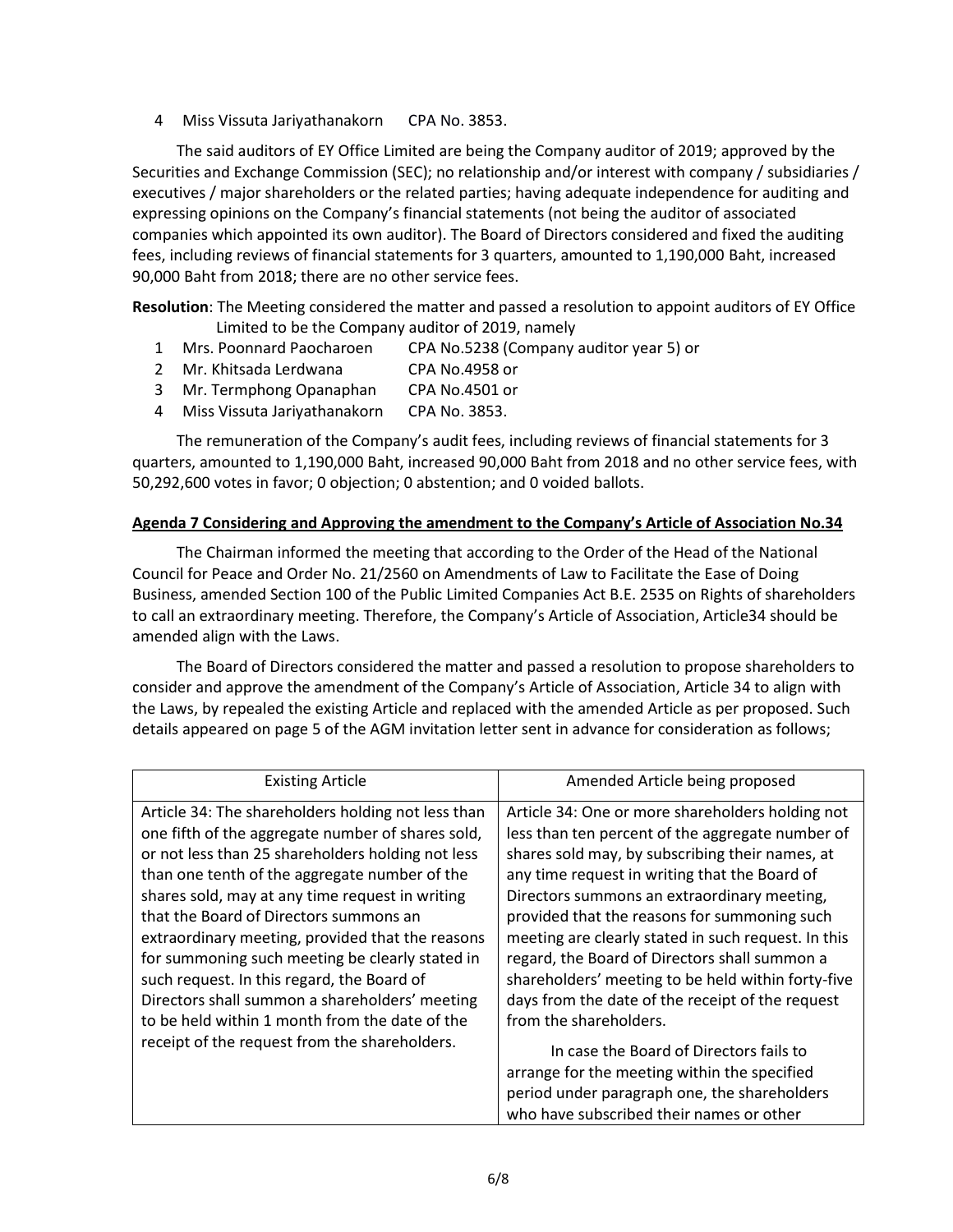| <b>Existing Article</b> | Amended Article being proposed                                                                                                                                                                                                                                                                                                                                                                                                                                            |
|-------------------------|---------------------------------------------------------------------------------------------------------------------------------------------------------------------------------------------------------------------------------------------------------------------------------------------------------------------------------------------------------------------------------------------------------------------------------------------------------------------------|
|                         | shareholders holding the required aggregate<br>number of shares may themselves summon the<br>meeting within forty-five days from the date of<br>expiration of the period under paragraph one. In<br>such case, the meeting is deemed to be a<br>shareholders' meeting called by the Board of<br>Directors and the Company shall be responsible<br>for relevant expenses incurred in the course of<br>convening such meeting and also provide<br>appropriate facilitation. |
|                         | In case the number of shareholders present<br>at any meeting summoned by the shareholders<br>under paragraph two does not constitute a<br>quorum as prescribed in the Article 36, the<br>shareholders under paragraph two shall jointly<br>compensate the Company for the expenses<br>incurred in holding such meeting.                                                                                                                                                   |

**Resolution**: The Meeting considered and unanimously approved the amendment of the Company's Article of Association, Article 34 to align with the Laws with 50,292,600 votes in favor; 0 objection; 0 abstention; and 0 voided ballots.

The Chairman informed that the Meeting was completely conducted according to the agendas and asked the Meeting if the shareholders will propose opinion or give suggestions.

Miss Puttrawee Kositungkool, proxy from Thai Investor Association asked whether;

1. Situations and world economics have changed, how do the Company strategies in doing business in order to be in competitiveness.

2. The Company does give importance of new machines or technology or not.

3. The parent company has campaigned for subsidiary companies do business with anticorruption policy.

The Chairman assigned the Managing Director replied;

1. For the past few years, world economic slowed down, most of the Company's income came from export sales; Strategy for doing business of the Company are response to major customers' requirements so as to increase sales quantities and product development to value added; Cost that affected from major external factors were the exchange rates, in which the Company closely followed its fluctuation and set a measure making forward contracts to cover the values of customers' purchase orders on hand to mitigate risk. For impact from the domestic economy, the Company keeps existing customers and looking for new customers; develop quality level and increase production efficiency; including taking care and develop employee capabilities who are an important asset to textile industry, which difficult to recruit, having skilled, and works so hard as to keep employees working together longer with happily. At present, the Company had a turnover rate quite low, most employees have been working at the Company for many years.

2. The Company's products are gray fabrics that customers have to put into dyeing and finishing process to make finished fabrics used as raw materials of workwear productions. Regarding yarn spinning and fabric weaving, not much changes in new technologies, and the Company has more concentrated on the importance to products value added.